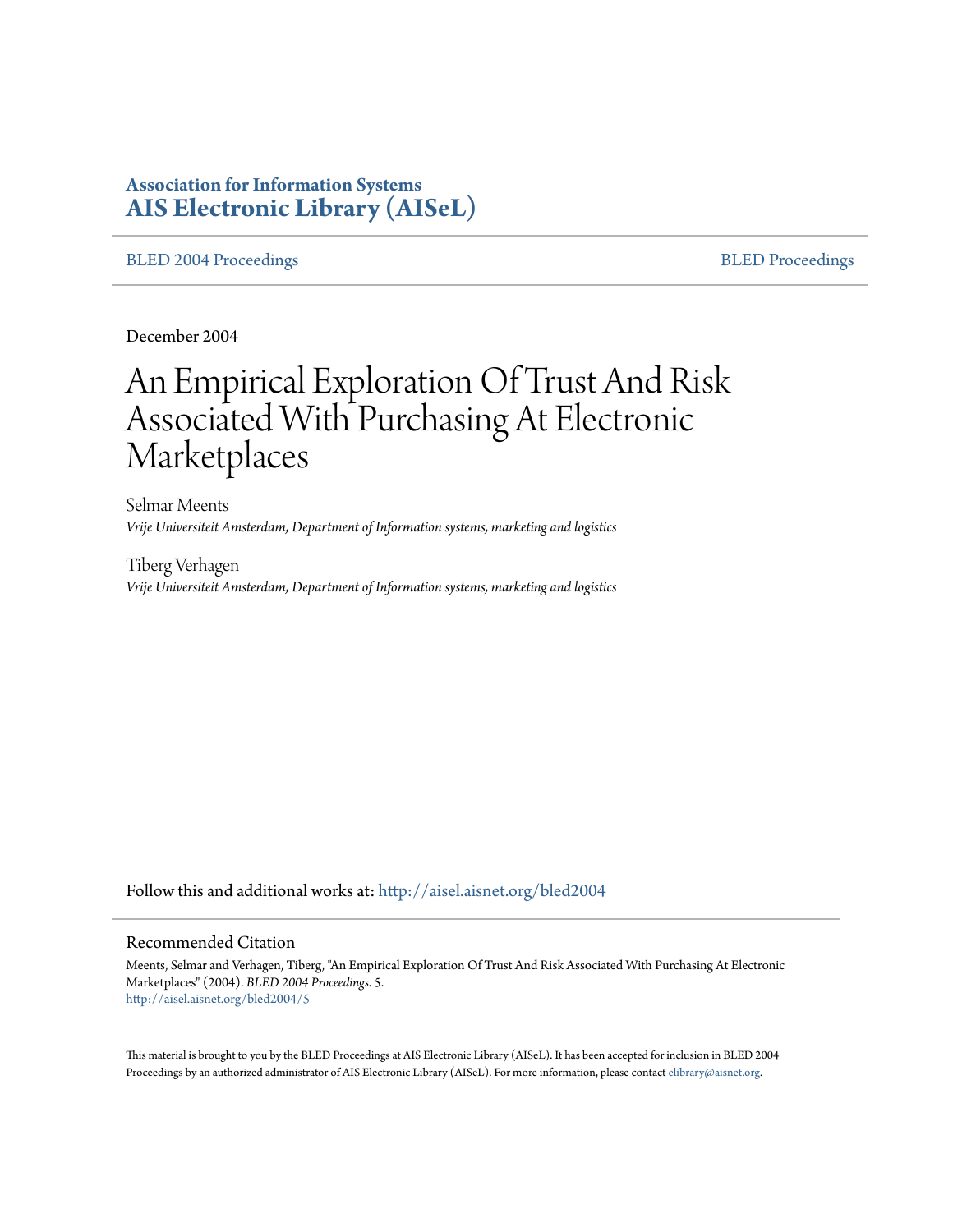## **17th Bled eCommerce Conference**

#### **eGlobal**

Bled, Slovenia, June 21 - 23, 2004

# **An Empirical Exploration Of Trust And Risk Associated With Purchasing At Electronic Marketplaces**

### **Tibert Verhagen, Yao-hua Tan, Selmar Meents**

Vrije Universiteit Amsterdam, Department of Information systems, marketing and logistics The Netherlands, tverhagen@feweb.vu.nl, ytan@feweb.vu.nl, smeents@feweb.vu.nl

## **Abstract**

In this paper we report on a study into the relationships between consumer perceptions of *risk and trust and the intention to purchase at a C2C electronic marketplace. Distinguishing for electronic marketplace settings is that consumer behavior is subject to perceptions of both selling party and the institutional structures of the intermediary operating the system. Building upon the well-established literature of trust we consider the concepts of institutional trust and party trust. We extend this categorization by introducing the concepts of institutional risk and party risk. Next, we adopt the process of measurement instrument development as put forward by Churchill (1979). We develop measurement instruments for institutional trust (3 items), institutional risk (4 items) and party risk (4 items). All measurement scales contain acceptable alphas and are unidimensional. An empirical study is applied to explore the relationships between the risk and trust types and consumer purchase intention. The results reveal significant, direct effects of party trust, institutional trust and party risk. The paper concludes with general observations and recommendations for further research.* 

## **1 Introduction**

The research objective of this paper is to explore the relationships between perceptions of risk and trust associated with purchasing from sellers at an electronic marketplace (EM) and consumer purchase intentions. Lowering the perceived risks associated with online transaction as well as maintaining transaction trust are vital keys to attract consumers and retain customers (Tan and Thoen, 2000). Due to the lack of physical presence visitors of EMs cannot experience the products by, for example, touching, feeling or smelling them. Furthermore, consumers are not able to visit the EM to reassure appropriate settlement should they be dissatisfied for any reason (e.g. payment problems, product failure). This implies consumers depend on perceptions of the EM to assess the trustworthiness and perceived risks associated with the purchase before completing an online transaction.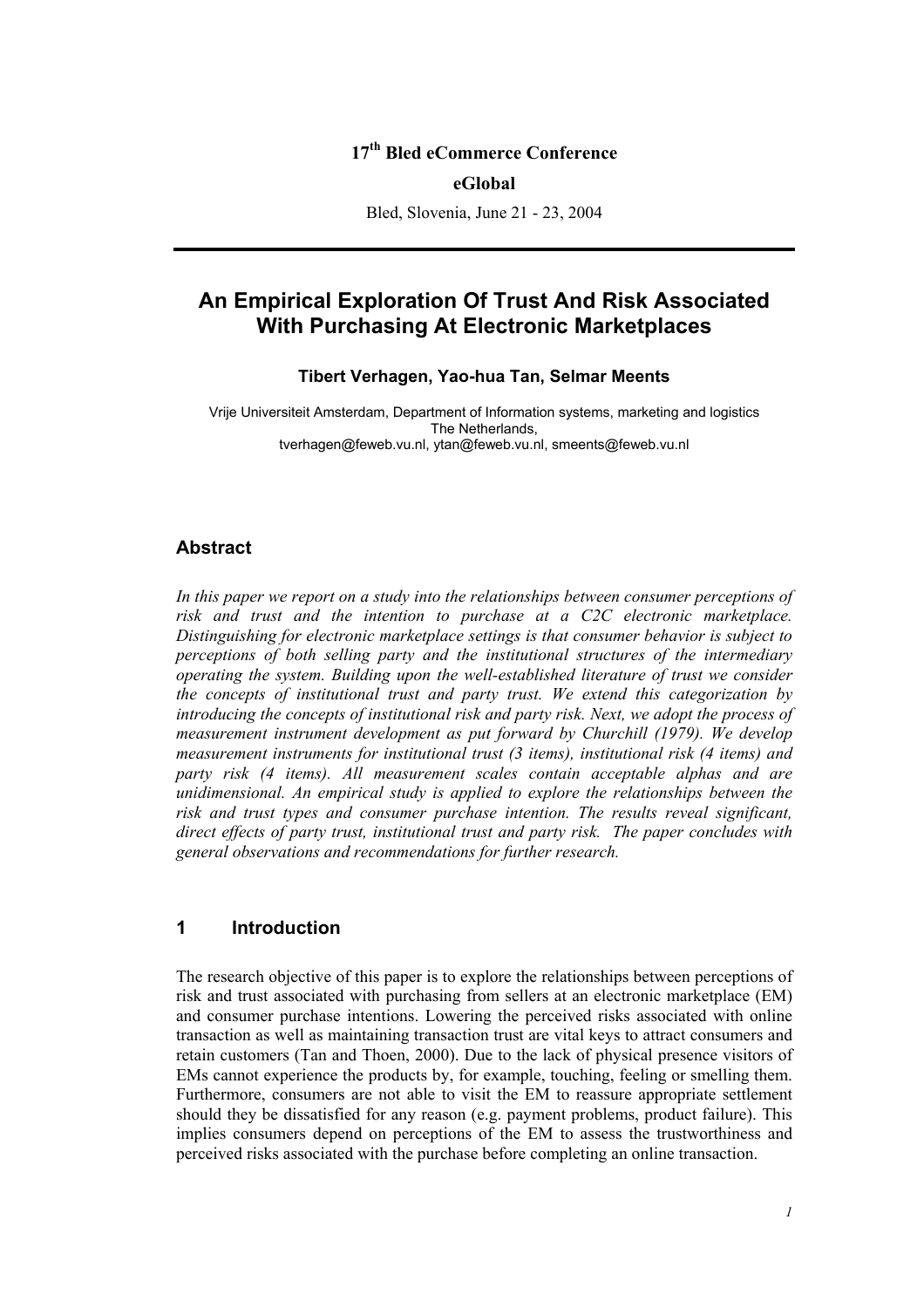As opposed to 'traditional' consumer- seller relationships, however, in a mediated environment consumers not only trust in perceptions of the seller when engaging in purchase behavior but also rely on characteristics of the intermediary. In the trust literature (e.g. Pavlou, 2002) this has been acknowledged by separating *institutional trust* from *party trust*. Institutional trust refers to the trustworthiness of the intermediary operating the system. It reflects perceptions of security due to the presence of guarantees, regulations or other structures that are introduced by these institutions. Party trust concerns perceptions of trust in the counterpart of a transaction. With respect to purchasing at EMs, the direct object of party trust is the party selling the products. The relationships between institutional trust and party trust and purchase behavior at EMs have received substantial attention and are explored empirically (e.g. Pavlou and Gefen, 2002). When focusing on the closely related concept of perceived risk, however, the differences between risks associated with the intermediary operating the system versus risks associated with the selling party have been relatively unexplored. Most research today has considered risk as one construct (e.g. Jarvenpaa, Tractinsky and Vitale, 2000; Pavlou and Gefen 2002) or has explicitly been paying attention to perceived risk components (e.g. Featherman and Pavlou, 2002). We argue that, similar to the two trust types identified in the literature, purchasing at EMs is subject to two types of risk: *institutional risk* and *party risk*. Institutional risk refers to the potential failure of institutional mechanisms employed by the intermediary. The target of institutional risk is the intermediary. Party risk reflects the uncertainties that arise since one is unsure about the offers of the counterpart of the transaction and its ability and willingness to perform. The target of party risk is the selling party.

In this paper we explore the relationships between institutional trust, party trust, institutional risk and party risk and consumer intentions to purchase at an EM. We consider the theoretical background of institutional trust and party trust and introduce the concepts of institutional risk and party risk. Next, we report on first empirical exploration. We conclude with overall observations and recommendations for further research.

# **2 Theoretical Foundations: Perceived Risk And Trust Associated With Purchasing At Ems**

The vast majority of empirical works in the field of trust, perceived risk and online purchase behavior has focused on purchasing at online stores. In general, the empirical results emphasize the importance of trust and risk in explaining and predicting online purchase behavior (e.g. Jarvenpaa et al., 2000; Van der Heijden, Verhagen and Creemers, 2003). Purchasing at online stores is dyadic in nature, which implies that two parties are involved in the transaction: the buyer and the seller. When studying purchase behavior at an EM, however, three parties have to be taken into account: the buyer, the seller and the intermediary operating the system. In this context, consumer purchase behavior is not only affected by risk and trust perceptions of the selling party but is also subject to perceptions of risk and trust associated with the intermediary. In this study, we focus on consumer purchase behavior at EMs. An EM is defined here as a website as well as the underlying organization and its information systems that matches buyers and sellers, facilitates the exchange of information, goods, services and payments associated with transaction, and provides an institutional infrastructure (Bakos, 1998). In particular, we focus on EMs in consumer products (C2C).

In the literature, the relationships between trust and intermediaries have widely been discussed. Next to aggregating buyer demand and supplier products, facilitating the market by lowering costs and matching buyers and sellers, an important role of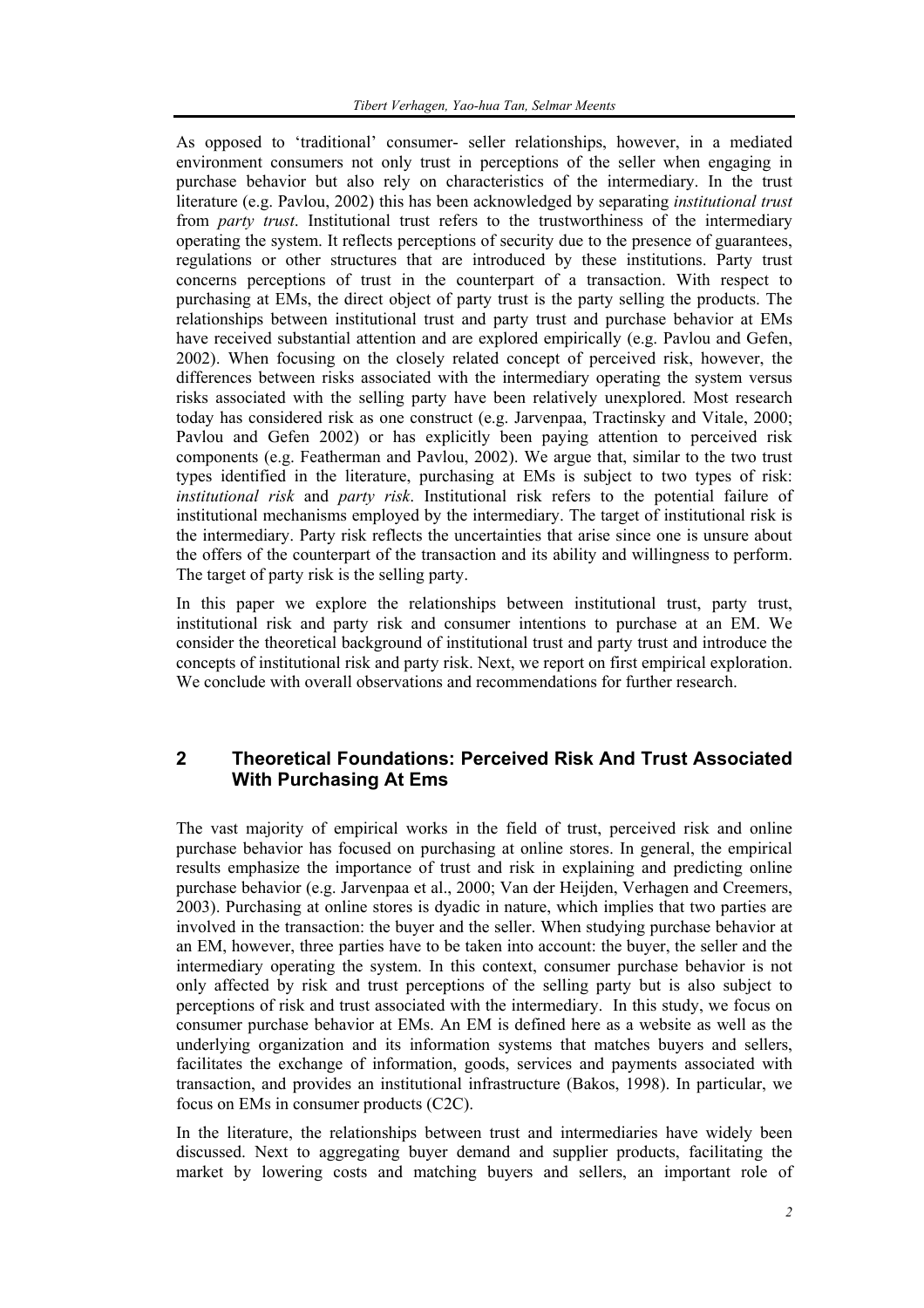intermediaries is to protect buyers and sellers from opportunistic behavior of other participants by acting as agent of trust (Bailey and Bakos, 1997). In this context, the term *institutional trust* is used. Institutional trust, also referred to as impersonal trust (Zucker, 1986) or control trust (Tan and Thoen, 2000)*,* refers to the security one feels about a situation because of guarantees, regulations, safety nets or other structures (Shapiro, 1987; McKnight, Cummings and Chervany, 1998; Gefen, Karahanna and Straub, 2003). Institutional trust is defined as the consumer's subjective belief that favorable conditions are in place to facilitate transaction success (Pavlou and Gefen, 2002, p.669). Although many third-party intermediaries contributing to institutional trust may be present in consumer-seller relationships, this research focuses on the formal authority that manages the exchange network (cf. Pavlou and Gefen, 2002). To generate trust in the online purchase situation intermediaries verify and monitor the parties engaged, reassure enforcements in case of opportunistic behavior and take care of privacy and security of both data and transaction. Widely applied instruments include monitoring, accreditation, safeguards (e.g. contracts), regulations and security measures like SSL. The favorable conditions and structures offered by the intermediary allow consumers to believe that purchasing at the marketplace is trustworthy.

Whereas institutional trust concerns the intermediary as mediating 'care-taker', *party trust* reflects perceptions of trust in the counterpart of a transaction. The direct object of party trust, in the literature also known as interpersonal trust, is the specific other individual one trusts (McKnight and Chervany, 2002, p. 42). Following the work of Pavlou (2002), party trust is defined as the subjective belief with which consumers assess that sellers will perform potential transactions according to their confident expectations, irrespective of their ability to fully monitor them (p.218). Following the studies of Pavlou (2002) and Pavlou and Gefen (2002) the target of party trust in this study is the population of sellers at the EM.

While the trust types described above have received substantial attention in the literature, the relationships between perceived risk and consumer purchasing at EMs have been relatively unexplored. Similar to the closely related concept of trust, however, two types of risk can be identified: institutional risk and party risk.

*Institutional risk* refers to risks that are caused by the failure of an institution to reduce opportunistic behavior between trading parties. In many cases institutions use specific mechanisms to reduce opportunistic behavior such as, for example, contracts or certification. Consider, for example, a contract in which a due date for payment is stipulated, but there is no penalty for overdue payment. The lack of this penalty is an example of careless contracting and as such an institutional risk. Another typical case of institutional risk is weak monitoring. A good contract can be made ineffective by weak monitoring. For example, if the financial auditing of a company is very sloppy, overdue payments could go unrecorded, and hence even if penalty clauses are included in the contract these rights are not exercised, because there is no adequate record to prove it. To some extent institutional risk is related to environmental risk (Ring and van de Ven, 1994; Bensaou and Venkatraman, 1996), system-dependent uncertainty (Grabner-Kraeuter, 2002) or exogenous risk (Hirshleifer and Riley, 1979). However, by institutional risk we mean obvious omissions in institutional mechanisms that should have been noticed by the average expert in the field. Institutional risks are not restricted to weak contracts, but they can also relate to the lack of adequate security measure and technological mistakes (Grabner-Kraeuter, 2002). Hence, even though intermediaries have an important control on the security and privacy of transactions, there is a possibility for sellers or unknown parties to compromise the transaction process (Pavlou, 2003). Some typical consequences of institutional risk are theft of money, improper use of private information or credit card information by a third party. In this study we focus on the institutional risks that are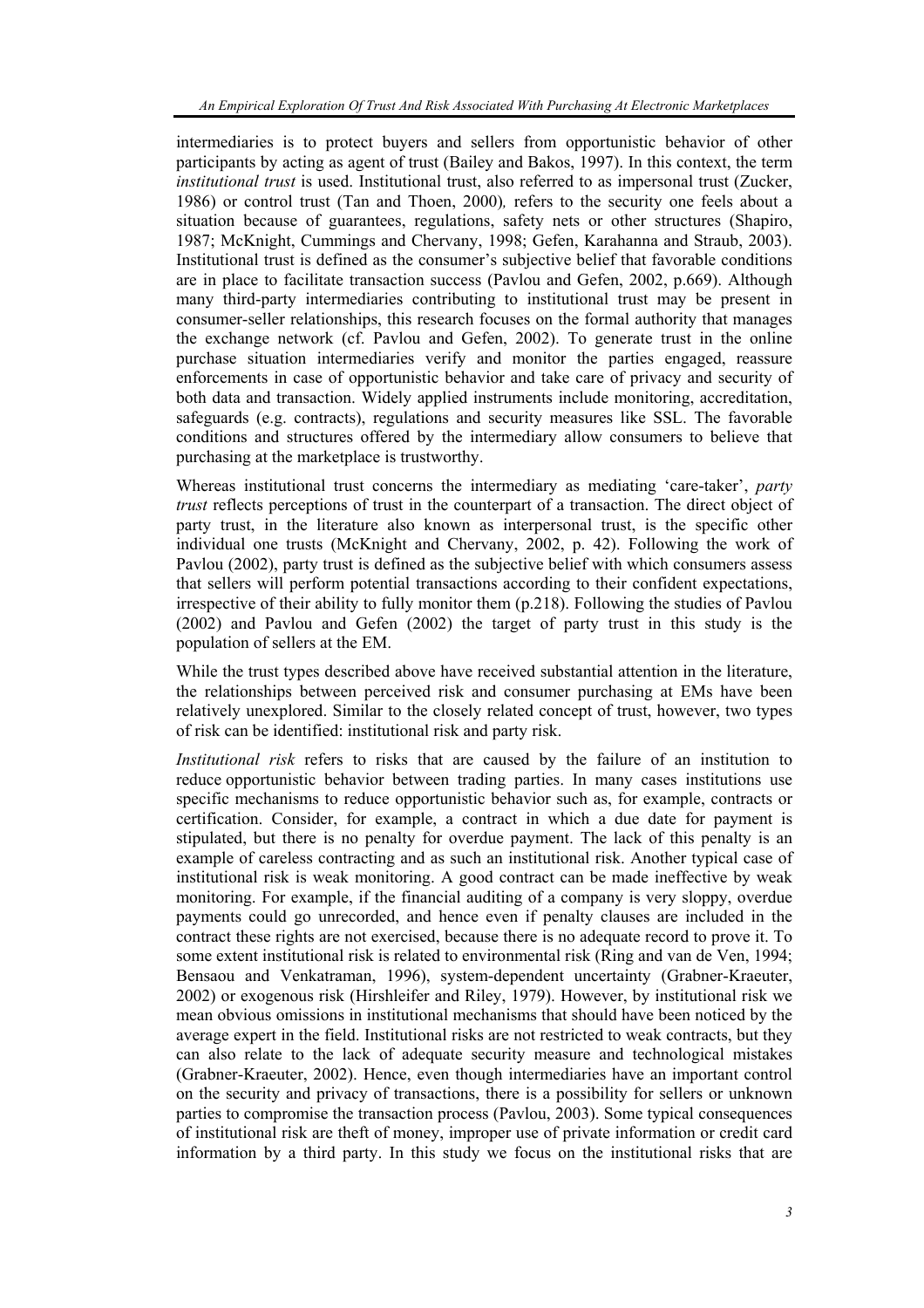caused by the intermediary between buyer and seller, in particular the facilitator of the electronic marketplace.

*Party risk* concerns the relational risks resulting from the trading partner. Party risk, also referred to as behavioral risk (Ring and van de Ven, 1994; Bensaou and Venkataman, 1996) or endogenous risk (Hirshleifer and Riley, 1979), refers to the uncertainties that arise because online sellers can behave opportunistically by taking advantage of the distant and impersonal nature of online transactions and the intermediaries inability to carefully monitor all transactions (Pavlou, 2003, p.77). Party risk addresses the uncertainties that arise since one is unsure about the offers of the selling party (Hirshleifer and Riley, 1979) and the seller's ability and willingness to perform (Grabner-Kraeuter, 2002). For example, sellers can include misleading product information, use false identities or ignore warranties. The types of risks included in party risk are financial risk because of the possibility to lose money, privacy risk because of the opportunity to disclose private information, physical risk due to potentially unsafe products and performance risk because of imperfect monitoring (Pavlou, 2003, p.77). To reduce party risk various kinds of information are offered including information about regulations and procedures, the reputation of the seller (i.e. rating systems) and privacy statements. By offering the information and services that consumer gather/demand for, consumers are able to cope with perceptions of risk (Murray, 1991).

Given the above, we arrive at the observation that consumer purchasing at EMs is subject to two types of trust (institutional trust and party trust) and two types of risk (institutional risk and party risk). Institutional trust reflects trust perceptions of the intermediary operating the system, whereas party trust refers to the trustworthiness of the sellers at an EM. Similarly, institutional risk concerns the risks associated with the intermediary operating the system, whereas party risk reflects impressions of the risks associated with the sellers at an EM. The constructs differ according to the trust or perceived risk perspective they belong to, as well as the target they refer to.

# **3 Research Methodology**

To explore the impact of institutional trust, party trust, institutional risk and party risk on consumer purchasing, we conducted an empirical study. We addressed how and to what extent perceptions of the trust and risk types affect consumers' intentions to purchase at an EM. This section introduces the research model and deliberates on measurement instruments and research method.

## *Conceptual Model*

The model to be tested is depicted in figure 1. The backbone of the model is the relationships between the attitude towards purchasing from sellers at an EM and the intention to purchase from sellers at an EM. This structure conforms to the Theory of Reasoned Action (TRA) of Ajzen and Fishbein (1980) that has extensively been applied in online consumer behavior research (e.g. Moon and Kim, 2001; Shim, Eastlick, Lotz and Warrington, 2001). According to the TRA, variables that are not part of the theory do not add to the predictions of intentions over and above the attitude (Fishbein and Ajzen, 1975; Ajzen and Fishbein, 1980). Research in the field of online purchasing confirms that the impact of these so-called external variables is likely to be mediated by an attitudinal component (Jarvenpaa et al., 2000; Van der Heijden et al., 2003; O'Cass and Fenech,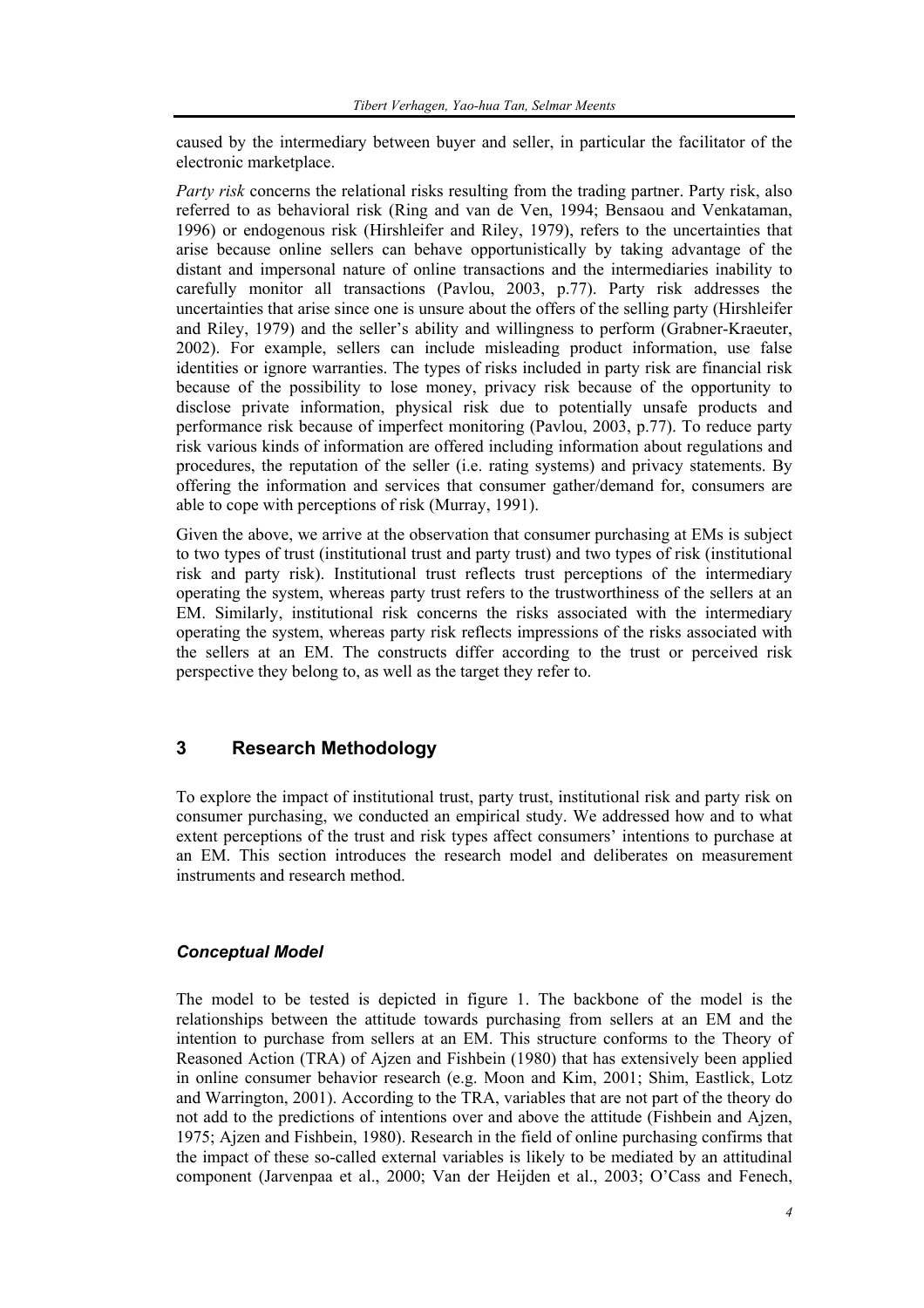2003). The external variables to be tested comprise the trust and risk types associated with purchasing from EMs as discussed in the previous section. This implies institutional trust, party trust, institutional risk and party risk are included. Since perceptions of trust are likely to have a positive effect on consumer attitudes towards online purchasing (Jarvenpaa et al., 2000), we expect the effects of institutional trust and party trust to be positive. Following research focusing on the relationships between perceived risk and online consumer purchasing (e.g. Jarvenpaa et al., Van der Heijden et al., 2003.), the effects of institutional risk and party risk on the attitude is expected to be negative. This results in the following combination:



*Figure 1: Research Model (adapted from Ajzen and Fishbein, 1980; Tan and Thoen, 2000; Pavlou, 2002)* 

## *Measurement Instruments*

In order to increase reliability we operationalized each construct with multiple items. The operationalization for the party trust construct was taken from Pavlou and Gefen (2002). The operationalization for the attitude towards purchasing at an EM and the intention to purchase at an EM were taken from Van der Heijden et al. (2003) who slightly modified the scales from Jarvenpaa et al. (2000). We did make some minor modifications, including the wording of the items to make them applicable for an EM context. Measurement instruments for institutional trust, institutional risk and party risk were, to the best of our knowledge, lacking. Following calls from Straub (1989) and Boudreau, Gefen and Straub (2001) to increase efforts on the reliability and validation of the instruments used in IS research, we built upon the guidelines for measurement instrument development as put forward by Churchill (1979).

A literature study was applied to gather a sample of items with potential validity concerning the three constructs. These items were derived from the trust and risk literature (e.g. Stone and Grønhaug, 1993; Agarwal and Teas, 2001; Grabner-Kraeuter, 2002; McKnight, Choudhury and Kacmar, 2002; Pavlou and Gefen, 2002; Pavlou, 2003) and were part of several trust and risk measurement instruments. We then undertook a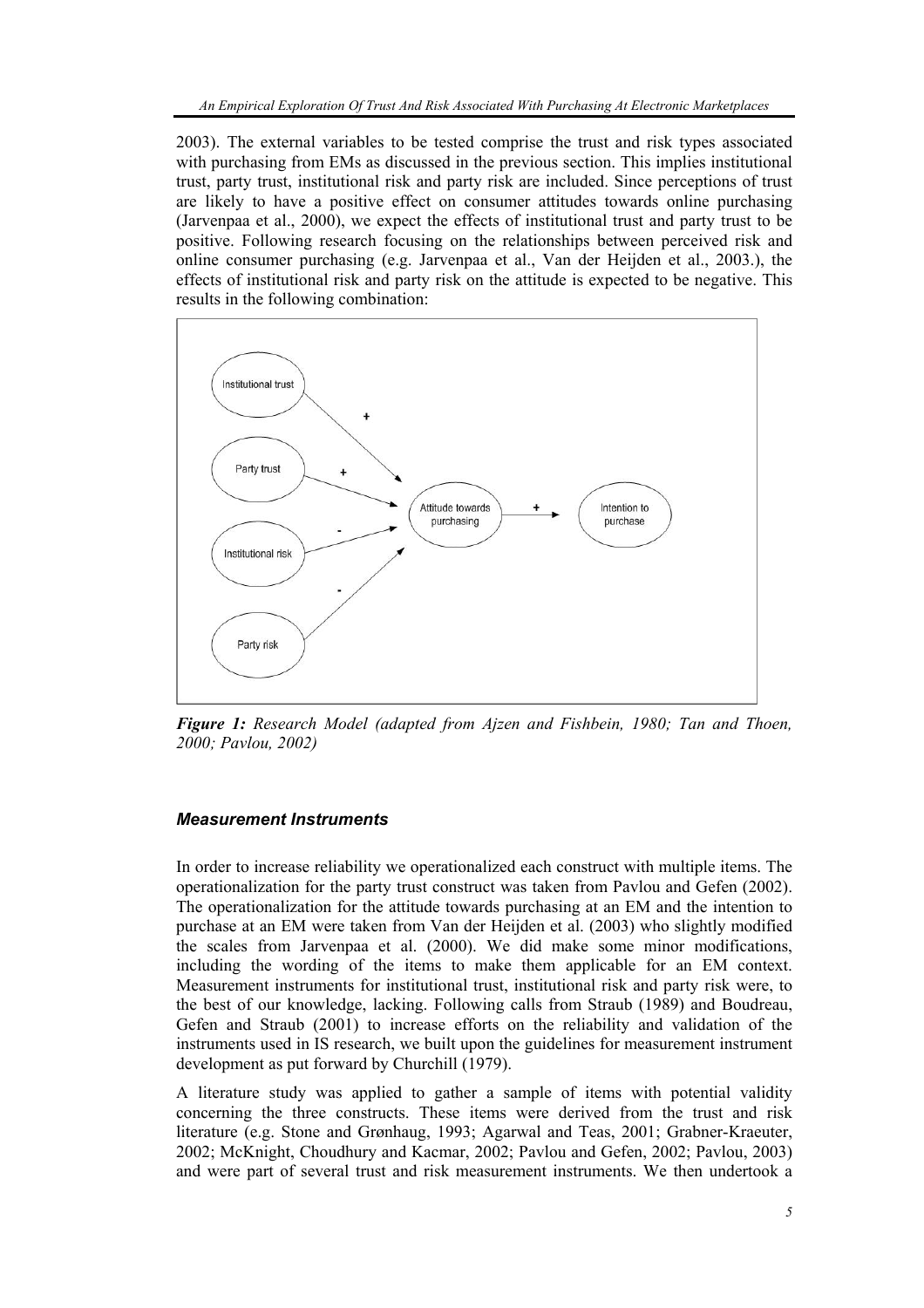series of focus group sessions with a sample of 10 people. Two of the participants were electronic commerce practitioners working for a well-known electronic marketplace. The remaining seven included IS faculty (six) and marketing faculty (two) from an academic institution. In the focus groups, the participants were asked to comment on the applicability of the items for each of the constructs, and to propose new items. This resulted in a draft questionnaire containing 11 items for institutional trust, 10 items for institutional risk and 10 items for party risk. Next, all items were translated into Dutch, resulting in a final questionnaire. Finally, we purified the measures and addressed reliability and validity of the measurement scales by conducting an online pilot survey with a student sample  $(n= 167)$ . We dropped a number of items to keep the measurement scales unidimensional and to improve reliability. The remaining measurement scales (institutional trust: 4 items, institutional risk: 5 items and party risk: 4 items) met all validity and reliability thresholds as suggested by Hair, Anderson, Tatham and Black (1998).

## *Sample*

To test for predictive validity we conducted an online survey. The sample consisted of 457 consumers visiting the Dutch version of the European auction site QXL.com: Ricardo.nl (www.ricardo.nl). A pop-up screen was used to invite website visitors leaving the site to fill in a survey. Acceptance resulted in redirection to a web-based survey. The survey was conducted from the  $12<sup>th</sup>$  up to and including the  $19<sup>th</sup>$  of December 2003.

## **4 Results**

### *Sample Demographics*

70.2% of the respondents were men. 29.8% were women. The vast majority of the sample consisted of experienced Internet users, having experience with online shopping as well. 355 respondents (77.7%) reported to have purchased a product at the Ricardo.nl website. 221 respondents (48.4%) reported to have purchased a product at the Ricardo.nl website four times or more. This implies that the study is biased towards experienced Internet users, most of them having experience with purchasing at Ricardo.nl as well. Consequently, the results of the study are biased towards repeat purchase intention as opposed to initial purchase intention.

## *Reliability And Validity*

Exploratory factor analysis was used to explore whether the items measured one and only one construct. For the institutional trust and party trust risk constructs, we dropped one item to keep the measurement scales unidimensional. The sample met the thresholds for sampling adequacy (overall MSA 0.74, Bartlett's test of sphericity = 8257,  $p < .001$ ). The data suggested convergent and discriminant validity since all factor loadings loaded higher on their own factor then on the others.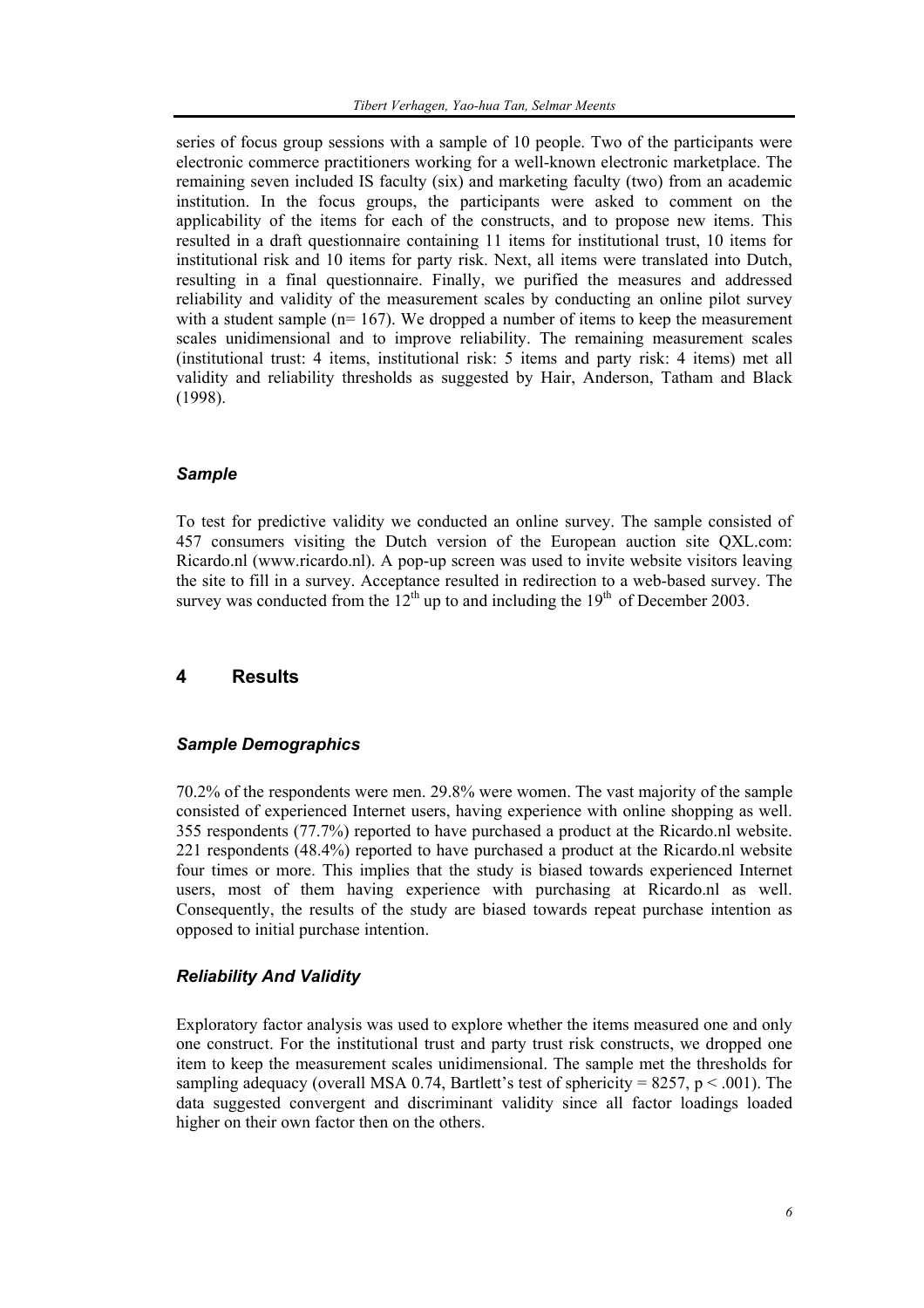|         | <b>Factor loading</b> |                |          |                |
|---------|-----------------------|----------------|----------|----------------|
|         | $\mathbf{1}$          | $\overline{2}$ | 3        | $\overline{4}$ |
| Itrust1 | .832                  |                |          |                |
| Itrust2 | .847                  |                |          |                |
| Itrust3 | .845                  |                |          |                |
| Ptrust1 |                       | .875           |          |                |
| Ptrust2 |                       | .877           |          |                |
| Ptrust3 |                       | .858           |          |                |
| Ptrust4 |                       | $.880\,$       |          |                |
| Irisk1  |                       |                | $.802\,$ |                |
| Irisk2  |                       |                | .922     |                |
| Irisk3  |                       |                | .899     |                |
| Irisk4  |                       |                | .885     |                |
| Prisk1  |                       |                |          | .863           |
| Prisk2  |                       |                |          | .974           |
| Prisk3  |                       |                |          | .922           |
| Prisk4  |                       |                |          | .927           |

*Table 1: Factor Loadings Below .40 Are Not Shown. Note: see Appendix A for the exact wording of the items.*

Table 2 displays the Cronbach's alphas for the constructs, all exceeding the 0.60 threshold for exploratory research (Nunally, 1967) as well as the 0.70 standard for more established research (Hair et al., 1998).

| Construct           | Number of items | Cronbach's alpha $(n=457)$ |
|---------------------|-----------------|----------------------------|
| Institutional trust | $3(1$ dropped)  | .92                        |
| Party trust         | $4(1$ dropped)  | .94                        |
| Institutional risk  | 4               | .91                        |
| Party risk          | 4               | .95                        |
| Attitude            |                 | .93                        |
| Intention           | 4               | .89                        |

*Table 2: Reliability Of Measurement Scales. Note: see appendix A for an overview of the items* 

We estimated the model's parameters by using structural equation modeling (SEM). The goodness-of fit measures suggested good fit with the data (e.g. GFI: .88 ; RMSEA: .071 ; NFI .94; TLI; .95).

Three out of four components contributed to attitude towards purchasing (see figure 2). These are in order of relative importance party trust, institutional trust and institutional risk. With respect to the impact of the individual trust and risk perceptions the following is observed. The impact of party trust and institutional trust on the attitude can be labeled 'very strong' and 'strong' respectively. The impact of institutional risk on the attitude can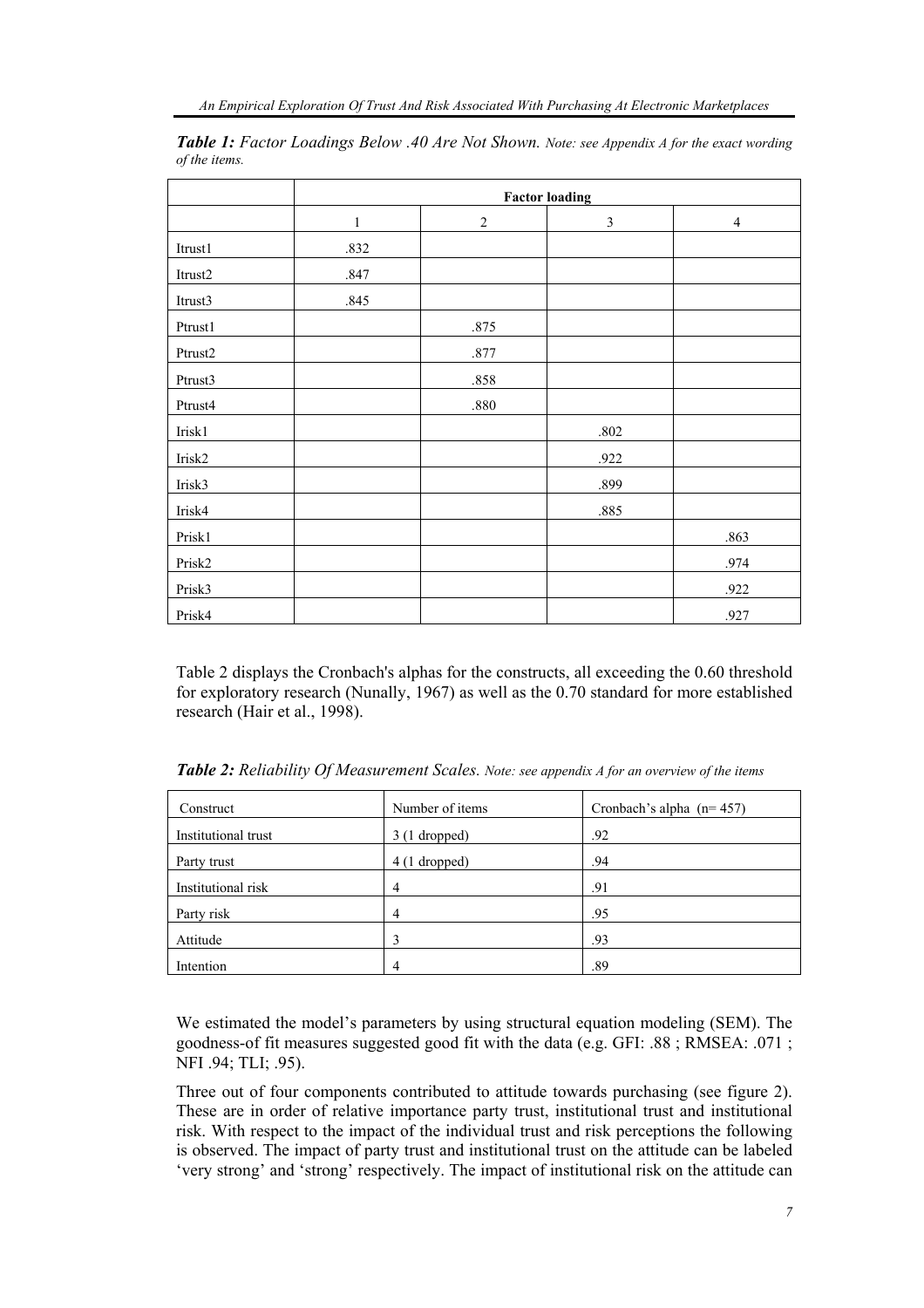be described as rather 'weak'. The overall impact of trust and risk perceptions on the attitude is 'very strong'.



*Figure 2: Standardized Path Coefficients And Explained Variance For The Tested Research Model. Path coefficients are significant at p< .01 level. Italic parameters refer to the amount of variance explained. N.S. refers to non significance* 

Due to the strong relationship between attitude and intention, a substantial amount of the impact of the trust and risk variables is carried over to behavioral intention.

# **5 Discussion**

Our research has made a number of contributions to the existing body of research.

First, we introduced the concepts of institutional risk and party risk. We believe the concepts will add to the discussion how and to what extent perceptions of EMs affect consumer purchase behavior.

Second, we developed reliable and valid measurement instruments for the concepts of institutional risk, party risk as well as for institutional trust. We encourage researchers to apply these instruments in their own research.

Third, we empirically explored the relationships between institutional trust, party trust, institutional risk, party risk and consumer intentions to purchase at an EM. Our research results underline the importance of party trust, institutional trust and, to some extent, institutional risk.

The trust and risk components explained 49 percent of the variance of the attitude towards purchasing at an EM. Compared to other empirical findings in the field of trust, risk and online consumer purchasing (e.g. Van der Heijden et al, 2003), this is a comparable outcome. The vast majority of the explained variance is accounted for by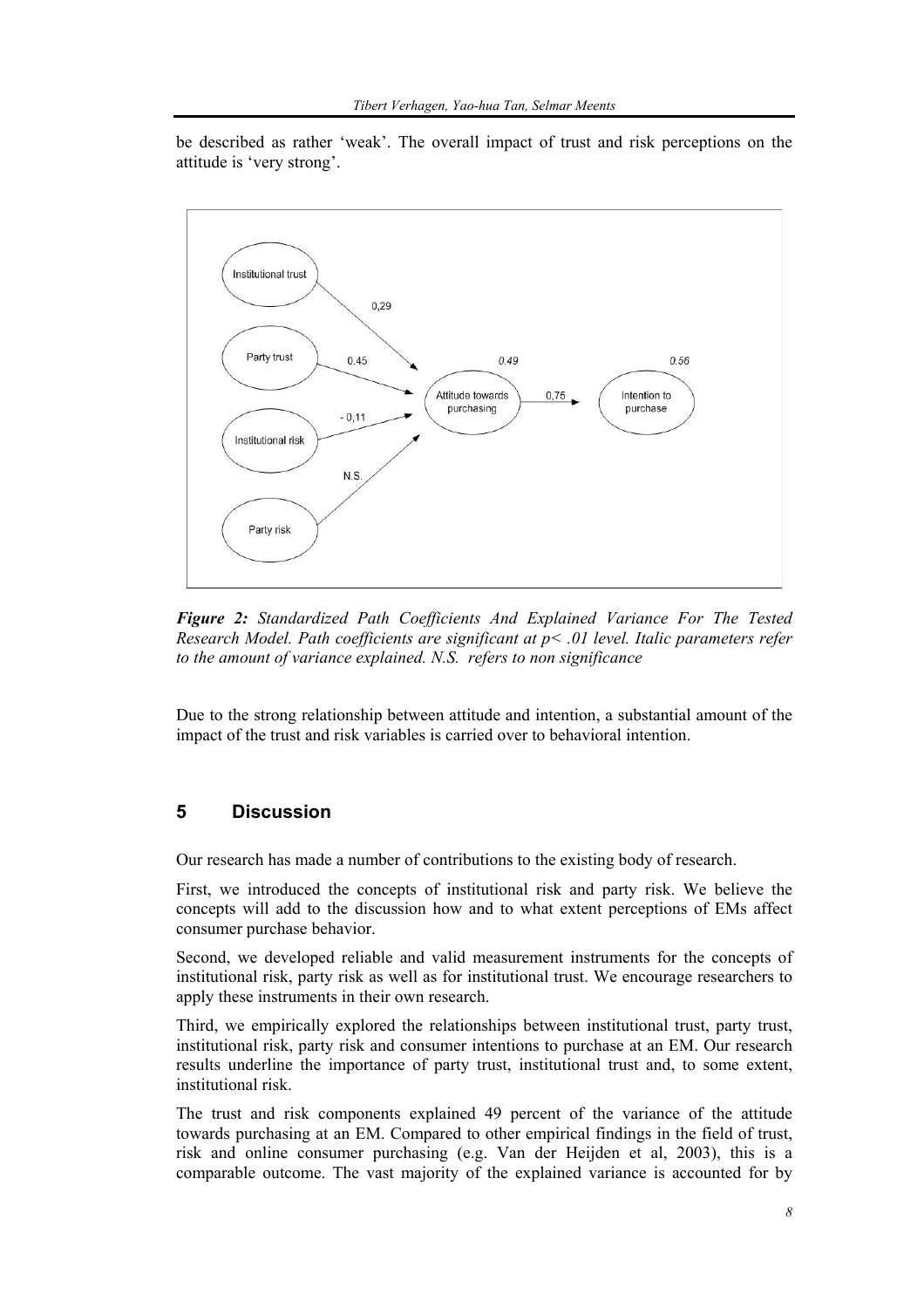party trust and institutional trust, hereby providing strong support for trust theorists. However, we believe one should realize that our findings have to be interpreted with care for two reasons.

First, it is conceivable that characteristics of the sample have had an upward biasing effect on party trust and institutional trust. The vast majority of the respondents included experienced purchasers at Ricardo.nl. These shoppers have build relationships with both the intermediary and seller(s) at the marketplace. Since trust is expected to be a very important behavior determinant in settings where relationships have been established, this is likely to have had an upwards-biasing effect on our findings. Future research will have to demonstrate that our findings apply in other contexts, with less-experienced samples.

Second, the level of target specificity of the constructs is likely to have had an impact on the impact of institutional risk and party risk. We tested the research model for purchasing at a particular EM. We did not test the model for purchasing a particular product at an EM (higher level of target specificity). It is believable that replications of our work for particular products lead to different results. Of particular interest would be a study focusing on 'risky' products like laptops or digital cameras. We suppose these products will change the relative impact of the trust and risk variables, possibly in favor of institutional risk and party risk.

# **6 Conclusions and Recommendations**

This research has focused on the relationships between perceptions of trust and risk in intermediaries and sellers at an EM and consumer purchase intentions. We examined the literature on institutional trust and party trust and introduced the concepts of institutional risk and party risk. We then developed measurement instruments for institutional trust, institutional risk and party risk. A sample of consumers visiting an online marketplace was used to explore the relationships between the trust and risk types and consumer purchase intentions. The results showed statistical significance for party trust, institutional trust and institutional risk.

At least two conclusions can be derived from our research. First, perceptions of trust and risk account for a 49% proportion of the attitude towards purchasing at an EM. Second, when considering purchasing at an EM, party trust and institutional trust can be labeled as very important determinants of consumer purchase intention. These findings have implications for both research and practice. For practice, it suggests that investing money in trust issues is likely to be very useful. To positively affect perceptions of party trust and institutional trust, intermediaries might offer features like safeguards, references, communication options, security measures (e.g. SSL, trust seals) and privacy statements. For research, the results underline the need for additional theoretical and empirical exploration. Replications of our work in different settings are likely to result in additional insights concerning the relative impact of institutional trust, party trust, institutional risk and party risk. Moreover, stimulated by our findings, we encourage researchers to extend our study to different EM perceptions. Next to perceptions of trust and risk, purchasing at EMs is subject to different perceptions like, for example, usefulness, ease of use and website style. We believe a study focusing on the impact of these perceptions, differentiated according to the actor they refer to, will add to our understanding of online purchasing.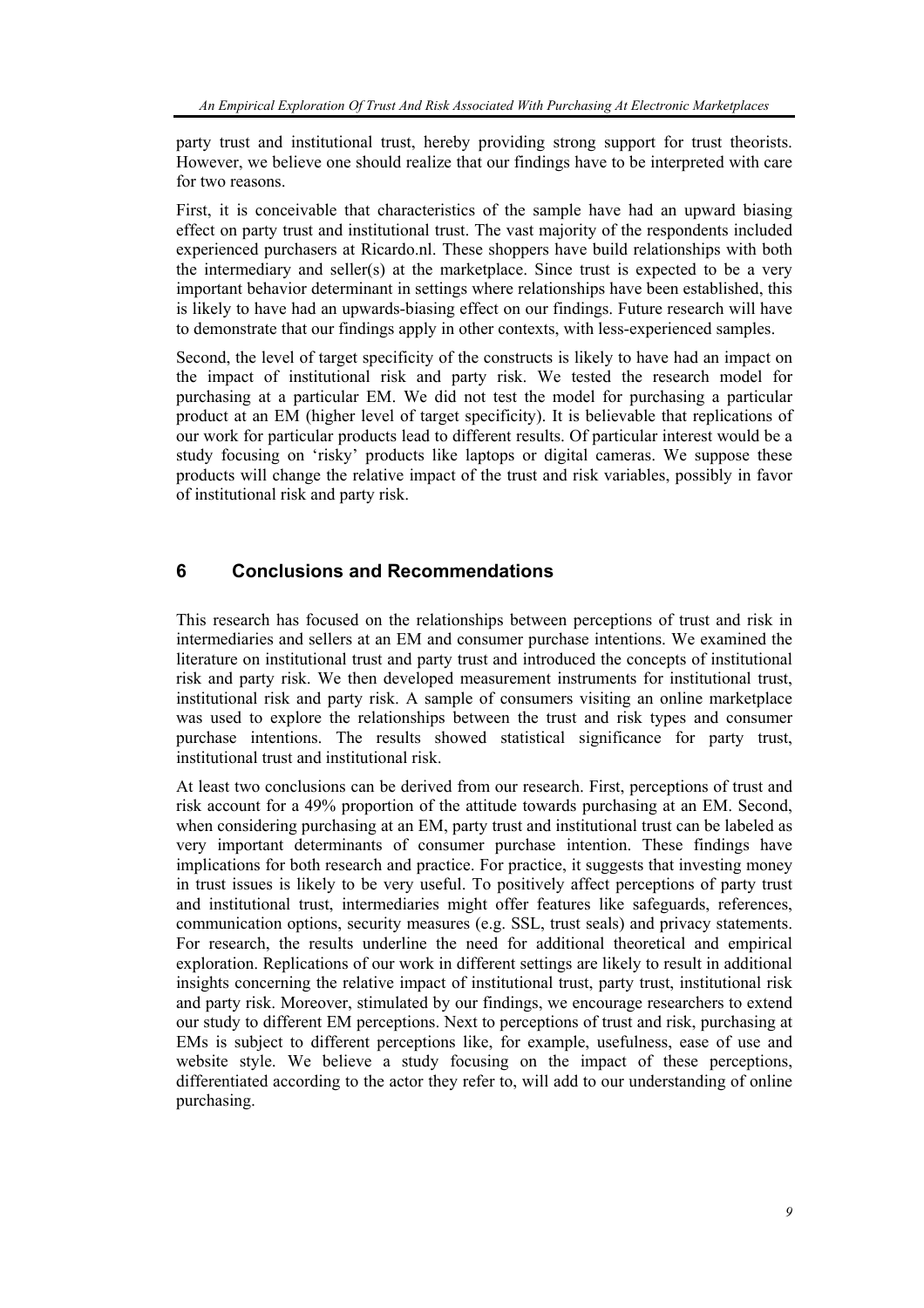## **References**

- Agarwal, S. and Teas, R.K. (2001), Perceived value: mediating role of perceived risk, Journal of Marketing theory and Practice, Vol. 9, No. 4, pp. 1-14.
- Ajzen, I. And Fishbein, M. (1980), "Understanding Attitudes and Predicting Social Behavior", Prentice Hall, Inc., Englewood Cliffs, New Jersey.
- Bailey, J. and Bakos, Y. (1997), An exploratory study of the emerging role of electronic intermediaries, International Journal of Electronic Commerce, Vol.1 , No. 3, pp. 7 -20.
- Bakos, J.Y. (1998), The emerging role of EM on the Internet, Communications of the ACM, Vol. 41, No. 8, pp. 35-42.
- Bensaou, M. and Venkataman, N. (1996), Inter-organizational relationships and information technology: a conceptual synthesis and a research framework, European Journal of Information Systems, Vol. 5, No.2, pp. 84-91.
- Boudreau, M.C., Gefen, D. and Straub, D.W. (2001), Validation in information systems research: a state-of-the-art assessment, MIS Quarterly, Vol. 25, No.1, pp. 1-16.
- Churchill, Jr., G.A. (1979), A paradigm for developing better measures of marketing constructs, Journal of Marketing Research, Vol. 16, No. 1, pp.64-73*.*
- Featherman, M.S. and Pavlou, P.A. (2002), Predicting e-services adoption: a perceived risk facets perspective, Proceedings of the Eighth American Conference on Information Systems (AMCIS), Dallas, pp. 1034-1046.
- Fishbein, M. and Ajzen, I. (1975), "Belief, Attitude, Intention and Behavior: an introduction to theory and research", Addison-Wesley Publishing Company, Reading Massachusetts.
- Geffen, D., Karahanna, E. and Straub, D.W. (2003), "Trust and TAM in online shopping: an integrated model", MIS Quarterly, Vol. 27, No. 1, pp. 51-90.
- Grabner-Kraeuter, S. (2002), The role of consumers' trust in online shopping, Journal of Business Ethics, Vol. 39, pp. 43-50.
- Hair Jr., J.F., Anderson, R.E., Tatham, R.L. and Black, W.C. (1998), "Multivariate data analysis", fifth edition, Prentice-Hall, Upper Saddle River, NJ.
- Hirshleifer, J. and Riley, J.G. (1979), The analytics of uncertainty and information: an expository survey, Journal of Economic Literature, Vol. 17, No. 4, pp. 1375- 1421.
- Jarvenpaa, S.L., Tractinsky, N and Vitale, M. (2000), Consumer trust in an Internet store, Information Technology and Management, Vol. 1, No 1., pp. 45-71.
- McKnight, D.H., Cummings, L.L. and Chervany, N.L. (1998), Initial trust formation in new organizational relationships, Academy of Management Review, Vol. 23, No.3, pp. 473-490.
- McKnight, D.H. and Chervany, N.L. (2002), What trust means in e-commerce customer relationships: an interdisciplinary conceptual typology, International Journal of Electronic Commerce and Business Media, Vol. 6, No. 2, pp. 35-59.
- McKnight, D.H., Choudhury, V. and Kacmar, C. (2002), The impact of initial consumer trust on intentions to transact with a web site: a trust building model, Journal of Strategic Information Systems, Vol. 11, pp. 297-323.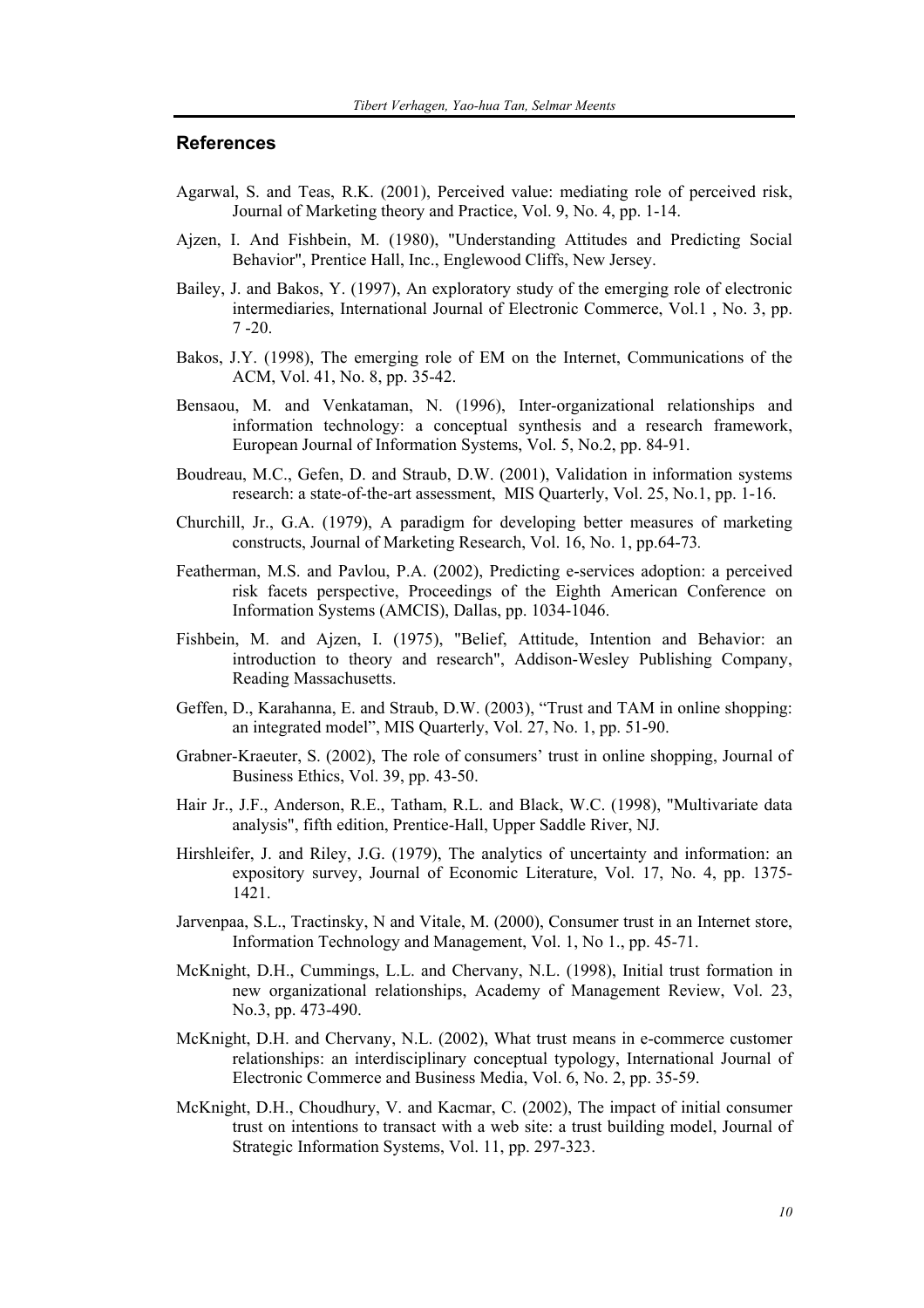- Moon, J-W. and Kim, Y-G. (2001), Extending the TAM for a World-Wide-Web context, Information and Management, Vol. 38, No.4, pp. 217-230.
- Murray, K.B. (1991), A test of services marketing theory: consumer Information Acquisition Activities, Journal of Marketing, Vol. 55, January, pp. 10-25.
- Nunnally, J.C. (1978), "Psychometric Theory", second edition, McGraw-Hill, New York.
- O'Cass, A. and Fenech, T. (2002), Web retailing adoption: exploring the nature of Internet users Web retailing behaviour, Journal of Retailing and Consumer Services, Vol. 10, No.2, pp. 81-94.
- Pavlou, P.A. (2002), Institution-based trust in inter-organizational exchange relationships: the role of online B2B marketplaces on trust formation, Journal of Strategic Information Systems, Vol. 11, pp. 215-243.
- Pavlou, P.A. and Gefen, D. (2002), Building effective online marketplaces with institution-based trust, Proceedings of the Twenty-Third International Conference on Information Systems (ICIS), December Barcelona, pp. 667-675.
- Pavlou, P.A. (2003), Consumer acceptance of electronic commerce: integrating trust and risk with the Technology Acceptance Model, International Journal of Electronic Commerce, Vol. 7, No. 3, pp. 69-103.
- Ring, P.S. and van de Ven, A.H. (1994), Developing processes of cooperative interorganizational relationships, Academy of Management Review, Vol. 19, pp. 90-118.
- Shapiro, S.P. (1987), The social control of impersonal trust, American Journal of Social Psychology, 93, 3, pp. 623-658.
- Shim, S.; Eastlick, M.A.; Lotz, S.L. and Warrington, P. (2001), An online prepurchase intentions model: the role of intention to search, Journal of Retailing, Vol. 77, No.3, pp.397-416.
- Stone, R.N. and Grønhaug, K. (1993), Perceived risk: further considerations for the marketing discipline, European Journal of Marketing, Vol. 27, No. 3, pp. 39-50.
- Straub, D. W. (1989), Validating instruments in MIS reseach, MIS Quarterly, Vol. 13, No.2, pp. 147-169.
- Tan, Y.H. and Thoen, W. (2000), Towards a generic model of trust for electronic commerce, International Journal of Electronic Commerce, Vol. 5, No. 2, pp. 61- 74.
- Van der Heijden, H., Verhagen, T. and Creemers, M. (2003), Understanding online purchase intentions: contributions from technology and trust perspectives, European Journal of Information Systems, 12, pp. 41-48.
- Zucker, L. (1986), Production of trust: institutional sources of economic structure, Research in Organization Behavior, Vol. 8, No.1, pp. 53-111.